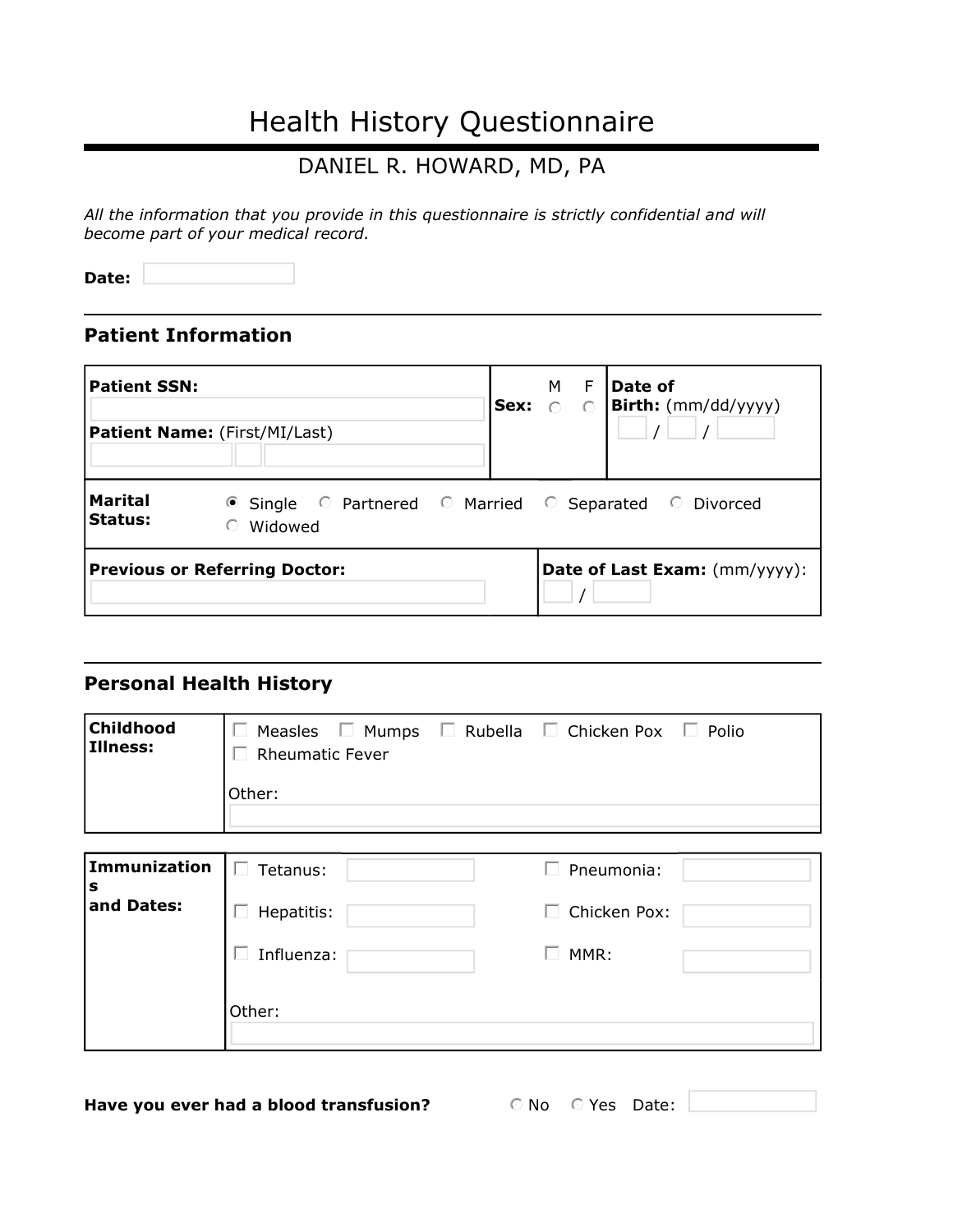*List any medical problems that other doctors have diagnosed:*

| <b>Diagnosis:</b>                                  |                          |                                                                                              | Date:                |
|----------------------------------------------------|--------------------------|----------------------------------------------------------------------------------------------|----------------------|
| List any surgeries that you have had:              |                          |                                                                                              |                      |
| Surgery:                                           |                          | Reason:                                                                                      | Date:                |
| List any other hospitalizations that you have had: |                          |                                                                                              |                      |
| <b>Hospitalization:</b>                            |                          | Reason:                                                                                      | Date:                |
| drugs, vitamins, inhalers, etc.):                  |                          | List all medicines that you are currently taking (include prescribed drugs, over-the-counter |                      |
| <b>Name of Drug:</b>                               | Strength:                | <b>Frequency Taken:</b>                                                                      | <b>Date Started:</b> |
| taking the medications:                            |                          | List each of the medications that you are allergic to, and the reaction that you had from    |                      |
| <b>Name of Drug:</b>                               | <b>Reaction You Had:</b> |                                                                                              |                      |

## **Health Habits and Personal Safety**

| <b>Exercise:</b> | Sedentary (no exercise)<br>⊙<br>Mild exercise (climb stairs, frequent walk, golf)<br>$\odot$<br>Occasional vigorous exercise (less than 4 times per week for 30 min.)<br>$\odot$<br>Regular vigorous exercise (more than 4 times per week for 30 min.) |
|------------------|--------------------------------------------------------------------------------------------------------------------------------------------------------------------------------------------------------------------------------------------------------|
| Diet:            | $\odot$ No<br>If yes, is it a physician-prescribed<br>© Yes<br>© No<br>Rank your salt intake<br>$\circ$ High $\circ$ Medium<br>Low<br>⊙<br>$\circ$ High $\circ$ Medium<br>Low<br>⊙                                                                     |
| <b>Caffeine:</b> | $\circ$ Any of the following:<br>$\Box$ Cola:<br>cups per day<br>Tea:<br>cups per day<br>Coffee:<br>cups per day<br>None                                                                                                                               |
| <b>Tobacco:</b>  | © Currently<br>$\odot$<br>Previously<br>Never<br>Do you use tobacco?<br>If previously, when did<br>you quit?                                                                                                                                           |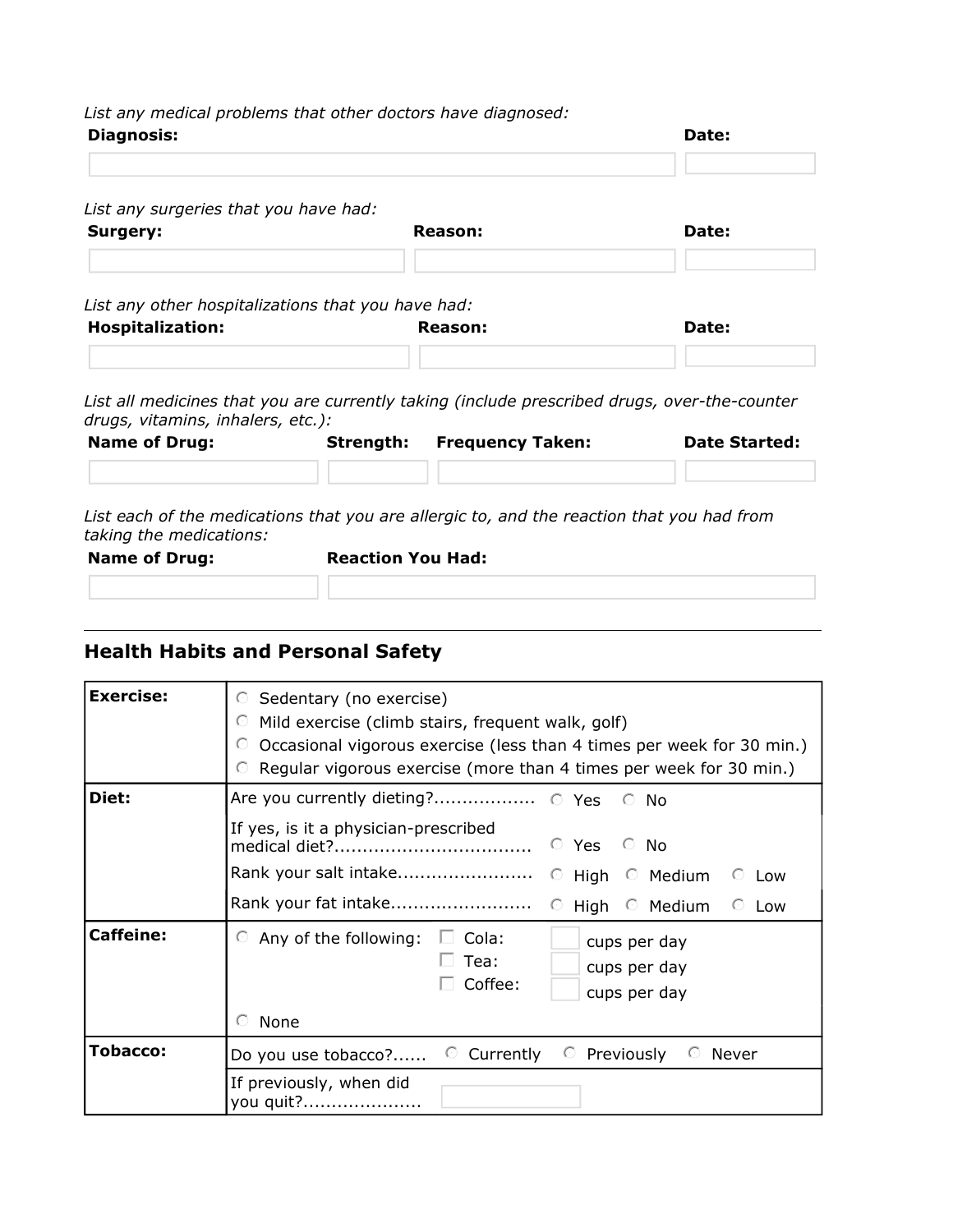*All information within this portion of the questionnaire is optional.*

| Sex:                                                     |                                                                                                               |  | © Yes       |         | $\odot$ No |
|----------------------------------------------------------|---------------------------------------------------------------------------------------------------------------|--|-------------|---------|------------|
|                                                          |                                                                                                               |  |             |         | $\odot$ No |
|                                                          | If not trying for pregnancy, list contraceptive or barrier method:                                            |  |             |         |            |
|                                                          |                                                                                                               |  |             |         |            |
|                                                          | Is there any discomfort during                                                                                |  | $\odot$ Yes | $\odot$ | - No       |
|                                                          | Would you like to speak with your provider about your<br>risk of illnesses, such as HIV, AIDS, or other STDs? |  | © Yes       | $\odot$ | No         |
| <b>Personal</b>                                          |                                                                                                               |  | © Yes       |         | $\odot$ No |
| Safety:                                                  | Do you have vision or hearing deficiencies?                                                                   |  | © Yes       |         | $\odot$ No |
| Do you have an Advanced Directive and/or Living<br>Will? |                                                                                                               |  | $\odot$ Yes | $\odot$ | No         |
|                                                          | If no, would you like more information on<br>$these?$                                                         |  | © Yes       | $\odot$ | No         |
|                                                          | When riding in a car, do you wear your seat belt?                                                             |  | © Yes       |         | $\odot$ No |
| Alcohol:                                                 |                                                                                                               |  | © Yes       | $\odot$ | No.        |
|                                                          | If yes, how many drinks per week:                                                                             |  |             |         |            |
|                                                          | Are you concerned about the amount you drink?                                                                 |  | $\odot$ Yes | $\odot$ | No         |
|                                                          | Have you ever considered stopping?                                                                            |  | © Yes       |         | $\odot$ No |
|                                                          |                                                                                                               |  | © Yes       | ⊙       | No         |

#### **Drug use**

| [Do you currently use any illegal or non-prescribed drugs? $\circ$ Yes $\circ$ No                                          |  |
|----------------------------------------------------------------------------------------------------------------------------|--|
| If so, please tell me about this:                                                                                          |  |
| Are you interested in receiving treatment for this? $\circ$ Yes $\circ$ No                                                 |  |
| Have you used any illegal or non-prescribed drugs in the past? $\circ$ Yes $\circ$ No<br>If so, please tell me about this: |  |

## **Family Health History**

| <b>Family Member:</b> | <b>Problem:</b> | Age<br>Diagnosed Death: | Age at |
|-----------------------|-----------------|-------------------------|--------|
|                       |                 |                         |        |